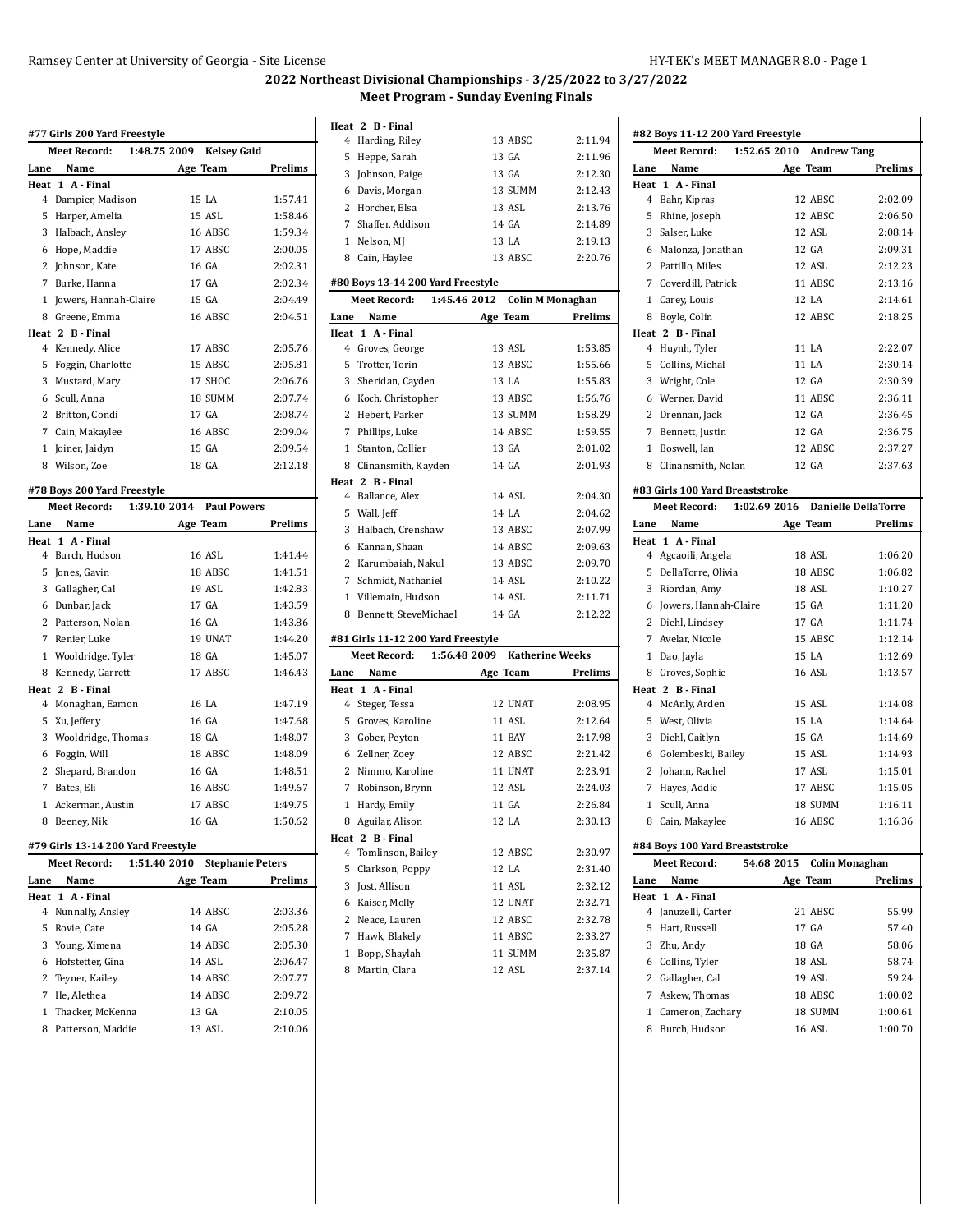## **2022 Northeast Divisional Championships - 3/25/2022 to 3/27/2022 Meet Program - Sunday Evening Finals**

|                |                      | Heat 2 (#84 Boys 100 Yard Breaststroke) |         |         |
|----------------|----------------------|-----------------------------------------|---------|---------|
|                | 4 Casey, Simon       |                                         | 17 ABSC | 1:00.93 |
| 5              | Simmon, Graham       |                                         | 17 GA   | 1:01.11 |
|                | 3 Bates, Eli         |                                         | 16 ABSC | 1:01.90 |
|                | 6 Xu, Jeffery        |                                         | 16 GA   | 1:01.92 |
|                | 2 Inlow, Max         |                                         | 16 GA   | 1:02.02 |
|                | 7 Xiao, James        |                                         | 17 ABSC | 1:02.04 |
|                | 1 Anderson, Case     |                                         | 16 ASL  | 1:02.87 |
|                | 8 Ackerman, Austin   |                                         | 17 ABSC | 1:03.02 |
|                |                      | #85 Girls 13-14 100 Yard Breaststroke   |         |         |
|                | Meet Record:         | 1:04.68 2014 Danielle DellaTorre        |         |         |
| Lane           | Name                 | Age Team                                |         | Prelims |
|                | Heat 1 A - Final     |                                         |         |         |
| 4              | Heppe, Sarah         |                                         | 13 GA   | 1:12.06 |
| 5              | Teyner, Kailey       |                                         | 14 ABSC | 1:13.45 |
| $\mathbf{3}$   | Morris, Georgia      |                                         | 14 ASL  | 1:13.80 |
| 6              | Bates, Martha        |                                         | 14 ABSC | 1:15.06 |
| $\overline{2}$ | Davis, Morgan        |                                         | 13 SUMM | 1:15.48 |
|                | 7 Miller, Reagan     |                                         | 14 GA   | 1:15.79 |
| $\mathbf{1}$   | Thacker, McKenna     |                                         | 13 GA   | 1:15.98 |
|                | 8 Bold, Abby         |                                         | 14 GA   | 1:16.43 |
|                | Heat 2 B - Final     |                                         |         |         |
|                | 4 Harper, Macy Belle |                                         | 13 ASL  | 1:16.72 |
| 5              | Harding, Riley       |                                         | 13 ABSC | 1:17.90 |
|                | 3 Horcher, Elsa      |                                         | 13 ASL  | 1:18.93 |
| 6              | Bonner, Berklee      |                                         | 13 UNAT | 1:19.13 |
|                | 2 Cameron, Courtney  |                                         | 14 ABSC | 1:19.53 |
|                | 7 Martin, Drew       |                                         | 13 SHOC | 1:20.74 |
|                | 1 Burkett, Gabby     |                                         | 14 ASL  | 1:23.31 |
|                | 8 Prakash, Tanvi     |                                         | 14 ABSC | 1:25.53 |
|                |                      | #86 Boys 13-14 100 Yard Breaststroke    |         |         |
|                | Meet Record:         | 1:00.91 2015 Mike Jeschke               |         |         |
| Lane           | Name                 | Age Team                                |         | Prelims |
|                | Heat 1 A - Final     |                                         |         |         |
|                | 4 Koch, Christopher  |                                         | 13 ABSC | 1:07.83 |
| 5              | Salser, Ethan        |                                         | 14 ASL  | 1:08.89 |

 Jokulis, Matias 13 ASL 1:10.05 Dao, Jonathan 13 LA 1:11.19 Phillips, Luke 14 ABSC 1:11.40 Sheridan, Cayden 13 LA 1:11.42 Stanton, Collier 13 GA 1:11.72 8 Wall, Jeff 14 LA 1:13.56

 Karumbaiah, Nakul 13 ABSC 1:14.49 Armel, Lyle 14 ABSC 1:15.86 3 Hall, William 14 ABSC 1:16.30 Bennett, SteveMichael 14 GA 1:16.52 Wang, Jimmy 13 GA 1:17.52 Wallace, Jaxson 14 ABSC 1:17.83 1 Severtson, Collin 13 UNSUM 1:18.54 8 Brown, Thomas 13 ABSC 1:18.65

**Heat 2 B - Final**

|              | #87 Girls 11-12 50 Yard Breaststroke<br>Meet Record: 32.35 2009 Aja E. Malone |                        |                    |  |  |
|--------------|-------------------------------------------------------------------------------|------------------------|--------------------|--|--|
|              |                                                                               |                        |                    |  |  |
| Lane         | Name                                                                          | Age Team               | Prelims            |  |  |
|              | Heat 1 A - Final<br>4 McCowin, Amina                                          | 11 ASL                 | 35.64              |  |  |
|              | 5 Hawk, Blakely                                                               | 11 ABSC                | 36.69              |  |  |
|              | 3 Nimmo, Karoline                                                             | 11 UNAT                | 37.55              |  |  |
|              | 6 Blaszczak, Gabby                                                            | 12 ASL                 | 38.26              |  |  |
|              | 2 Williams, Grace                                                             | 11 ASL                 | 38.56              |  |  |
|              | 7 Gober, Peyton                                                               | 11 BAY                 | 38.64              |  |  |
|              | 1 Dennison, Kitty                                                             | 12 ABSC                | 39.80              |  |  |
|              | 8 Martin, Clara                                                               | 12 ASL                 | 41.75              |  |  |
|              | Heat 2 B - Final                                                              |                        |                    |  |  |
|              | 4 Hardy, Emily                                                                | 11 GA                  | 41.77              |  |  |
|              | 5 Ash, Edie                                                                   | 11 ABSC                | 41.83              |  |  |
|              | 3 Aguilar, Briana                                                             | 12 LA                  | 42.42              |  |  |
|              | 6 McLucas, Daphne                                                             | 12 ABSC                | 42.72              |  |  |
|              | 2 Krall, Emily                                                                | 11 GA                  | 42.78              |  |  |
|              | 7 Martin, Molly                                                               | 11 SHOC                | 42.98              |  |  |
|              | 1 Moulder, Vivian                                                             | 12 GA                  | 43.07              |  |  |
|              | 8 Rigsby, Elizabeth                                                           | 11 ASL                 | 43.67              |  |  |
|              |                                                                               |                        |                    |  |  |
|              | #88 Boys 11-12 50 Yard Breaststroke                                           |                        |                    |  |  |
|              | Meet Record:                                                                  | 31.23 2007 Henry Loong |                    |  |  |
| Lane         | Name                                                                          | Age Team               | Prelims            |  |  |
|              | Heat 1 A - Final<br>4 Karumbaiah, Vidur                                       | 11 ABSC                | 33.31              |  |  |
|              | 5 Douglas, Bryce                                                              | 12 ASL                 | 33.85              |  |  |
|              | 3 Carr, Duncan                                                                | 11 LA                  | 34.92              |  |  |
|              | 6 Malonza, Jonathan                                                           | 12 GA                  | 36.17              |  |  |
|              | 2 Hobbs, Corbin                                                               | 12 ABSC                | 36.88              |  |  |
|              | 7 Bennett, Justin                                                             | 12 GA                  | 37.57              |  |  |
|              | 1 Drennan, Jack                                                               | 12 GA                  | 38.82              |  |  |
|              | 8 Clinansmith, Nolan                                                          | 12 GA                  | 41.95              |  |  |
|              | Heat 2 B Final                                                                |                        |                    |  |  |
|              | 4 Newsome, Barrett                                                            | 12 MORG                | 42.06              |  |  |
|              | 5 McLeroy, Will                                                               | 12 UNAT                | 42.12              |  |  |
|              | 3 Petersen, Jonah                                                             | 12 ASL                 | 42.60              |  |  |
|              | 6 Joy, Kevin                                                                  | 12 ABSC                | 42.91              |  |  |
|              | 2 Kirkland, Jack                                                              | 11 ABSC                | 43.65              |  |  |
|              | 7 Smith, Brady                                                                | 12 UNAT                | 43.84              |  |  |
|              | 1 Tuck, Vincent                                                               | 11 GA                  | 43.98              |  |  |
| 8            | Diaz Hernandez, Aidan                                                         | 12 GA                  | 44.36              |  |  |
|              |                                                                               |                        |                    |  |  |
|              | #89 Girls 100 Yard Backstroke                                                 |                        |                    |  |  |
|              | <b>Meet Record:</b>                                                           | 55.28 2018             | <b>Macy Mullis</b> |  |  |
| Lane<br>Heat | Name<br>A Final<br>1                                                          | Age Team               | Prelims            |  |  |
| $^{4}$       | Alewine-Flores, Aubree-Clare 15 ABSC                                          |                        | 59.81              |  |  |
| 5            | Stewart, Olivia                                                               | 15 ASL                 | 1:01.02            |  |  |
|              | 3 Norris, Claire                                                              | 15 ASL                 | 1:01.78            |  |  |
|              | 6 Halbach, Ansley                                                             | 16 ABSC                | 1:01.89            |  |  |
|              | 2 Diehl, Lindsey                                                              | 17 GA                  | 1:02.41            |  |  |
|              | 7 Johnson, Kate                                                               | 16 GA                  | 1:02.50            |  |  |

 Greene, Emma 16 ABSC 1:02.78 8 McAnly, Arden 15 ASL 1:03.44

|             | Heat 2 B - Final                                        |                                  |         |  |  |  |
|-------------|---------------------------------------------------------|----------------------------------|---------|--|--|--|
|             | 4 West, Olivia                                          | 15 LA                            | 1:03.59 |  |  |  |
|             | 5 Avelar, Nicole                                        | 15 ABSC                          | 1:04.17 |  |  |  |
|             | 3 Dao, Jessica                                          | 17 LA                            | 1:04.51 |  |  |  |
|             | 6 Groves, Lily                                          | 15 ASL                           | 1:05.68 |  |  |  |
|             | 2 Mustard, Mary                                         | 17 SHOC                          | 1:05.95 |  |  |  |
|             | 7 Diehl, Caitlyn                                        | 15 GA                            | 1:07.07 |  |  |  |
|             | 1 Dao, Jayla                                            | 15 LA                            | 1:07.41 |  |  |  |
|             | 8 Ripps, Janie                                          | 15 ABSC                          | 1:07.93 |  |  |  |
|             | #90 Boys 100 Yard Backstroke                            |                                  |         |  |  |  |
|             | 48.49 2014<br><b>Meet Record:</b><br><b>Paul Powers</b> |                                  |         |  |  |  |
| Lane        | Name                                                    | Age Team                         | Prelims |  |  |  |
|             | Heat 1 A - Final                                        |                                  |         |  |  |  |
|             | 4 Dunbar, Jack                                          | 17 GA                            | 51.54   |  |  |  |
|             | 5 Kennedy, Garrett                                      | 17 ABSC                          | 52.38   |  |  |  |
|             | 3 Xiao, James                                           | 17 ABSC                          | 52.48   |  |  |  |
|             | 6 Hill, Ben                                             | 15 ASL                           | 54.15   |  |  |  |
|             | 2 Garwold, Ian                                          | 18 ASL                           | 54.46   |  |  |  |
|             | 7 Dockstader, Adam                                      | 17 GA                            | 55.26   |  |  |  |
|             | 1 Huynh, Tyson                                          | 16 LA                            | 55.60   |  |  |  |
|             | 8 Johnson, Garrett                                      | 16 UNAT                          | 55.82   |  |  |  |
|             | Heat 2 B - Final                                        |                                  |         |  |  |  |
|             | 4 Fagrell, Parker                                       | 15 ABSC                          | 55.95   |  |  |  |
|             | 5 Davis, Kyle                                           | 15 LA                            | 56.10   |  |  |  |
|             | 3 Duke, Justin                                          | 15 LA                            | 56.45   |  |  |  |
|             | 6 Lyle, Zack                                            | 15 ASL                           | 56.50   |  |  |  |
|             | 2 Blanchard, Will                                       | 16 ASL                           | 56.72   |  |  |  |
|             | 7 Johnson, Lucas                                        | 16 GA                            | 56.96   |  |  |  |
|             | 1 Kinney, Tyner                                         | 18 LA                            | 57.03   |  |  |  |
|             | 8 Nelson, Pace                                          | 17 LA                            | 1:00.23 |  |  |  |
|             | #91 Girls 13-14 100 Yard Backstroke                     |                                  |         |  |  |  |
|             | <b>Meet Record:</b>                                     | 56.96 2017<br><b>Macy Mullis</b> |         |  |  |  |
|             |                                                         |                                  |         |  |  |  |
|             | Lane Name<br>Heat 1 A - Final                           | Age Team                         | Prelims |  |  |  |
|             | 4 Morris, Georgia                                       | 14 ASL                           | 1:02.19 |  |  |  |
|             | 5 Dillon, Ella                                          | 14 ABSC                          | 1:02.32 |  |  |  |
|             | 3 He. Alethea                                           | 14 ABSC                          | 1:04.54 |  |  |  |
|             | 6 Bonner, Berklee                                       | 13 UNAT                          | 1:06.60 |  |  |  |
|             | 2 Patterson, Maddie                                     | 13 ASL                           | 1:07.67 |  |  |  |
|             | 7 Harper, Macy Belle                                    | 13 ASL                           | 1:07.69 |  |  |  |
| $\mathbf 1$ | Miller, Reagan                                          | 14 GA                            | 1:08.22 |  |  |  |
|             | 8 Johnson, Paige                                        | 13 GA                            | 1:08.32 |  |  |  |
|             | Heat 2 B Final                                          |                                  |         |  |  |  |
|             | 4 Chisholm, Aubrey                                      | 14 GA                            | 1:09.91 |  |  |  |
|             | 5 Hebert, Dyllan                                        | 14 SUMM                          | 1:09.98 |  |  |  |
|             | 3 Bates, Martha                                         | 14 ABSC                          | 1:10.03 |  |  |  |
|             | 6 Prakash, Tanvi                                        | 14 ABSC                          | 1:10.13 |  |  |  |
|             | 2 Shaffer, Addison                                      | 14 GA                            | 1:10.82 |  |  |  |
|             | 7 Yeomans, Carson                                       | 13 ABSC                          | 1:11.61 |  |  |  |
|             | 1 Cameron, Courtney                                     | 14 ABSC                          | 1:12.09 |  |  |  |
|             | 8 McCullough, Samantha                                  | 13 ABSC                          | 1:12.42 |  |  |  |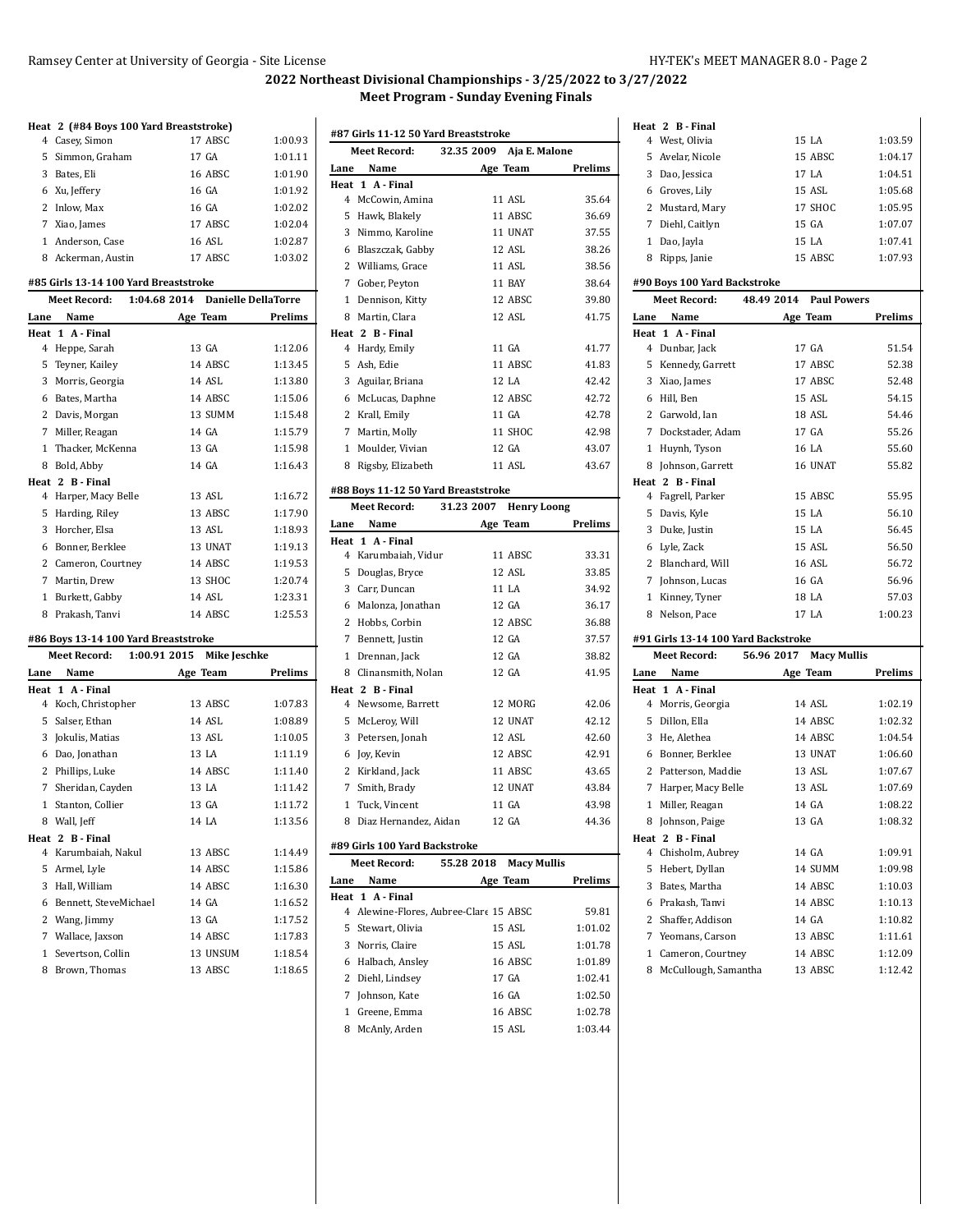$\ddot{\phantom{a}}$ 

# **2022 Northeast Divisional Championships - 3/25/2022 to 3/27/2022 Meet Program - Sunday Evening Finals**

|              | Meet Record:                       |            |          | 51.19 2017 Nathaniel Stoffle |                |
|--------------|------------------------------------|------------|----------|------------------------------|----------------|
| Lane         | Name                               |            | Age Team |                              | Prelims        |
|              | Heat 1 A - Final                   |            |          |                              |                |
|              | 4 Stanton, Baylor                  |            |          | 14 GA                        | 51.84          |
|              | 5 Salser, Ethan                    |            |          | 14 ASL                       | 57.62          |
|              | 3 Sheridan, Cayden                 |            |          | 13 LA                        | 1:00.16        |
|              | 6 Dao, Jonathan                    |            |          | 13 LA                        | 1:01.14        |
|              | 2 Jokulis, Matias                  |            |          | 13 ASL                       | 1:01.38        |
|              | 7 Trotter, Torin                   |            |          | 13 ABSC                      | 1:02.12        |
|              | 1 Williams, Nick                   |            |          | 13 ASL                       | 1:02.37        |
|              | 8 Clinansmith, Lannon              |            |          | 14 GA                        | 1:03.62        |
|              | Heat 2 B - Final                   |            |          |                              |                |
|              | 4 Ballance, Alex                   |            |          | 14 ASL                       | 1:04.17        |
|              | 5 Smedley, Logan                   |            |          | 13 SUMM                      | 1:07.52        |
|              | 3 Hall, William                    |            |          | 14 ABSC                      | 1:08.16        |
|              | 6 Villemain, Hudson                |            |          | 14 ASL                       | 1:08.78        |
|              | 2 Joy, Wilson                      |            |          | 13 ABSC                      | 1:09.41        |
|              | 7 Brown, Thomas                    |            |          | 13 ABSC                      | 1:09.78        |
|              | 1 McCusker, Riley                  |            |          | 14 BAY                       | 1:11.73        |
|              | 8 Schmidt, Nathaniel               |            |          | 14 ASL                       | 1:12.86        |
|              | #93 Girls 11-12 50 Yard Backstroke |            |          |                              |                |
|              | Meet Record:                       | 27.97 2009 |          | Aja Malone                   |                |
| Lane         | Name                               |            | Age Team |                              | <b>Prelims</b> |
| Heat         | 1 A - Final                        |            |          |                              |                |
|              | 4 Vaughn, Kerrigan                 |            |          | 12 ABSC                      | 32.66          |
| 5            | Joyce, Cate                        |            |          | 12 GA                        | 32.70          |
|              | 3 Breiding, Kate                   |            |          | 11 GA                        | 33.08          |
|              | 6 Aguilar, Alison                  |            |          | 12 LA                        | 33.76          |
|              | 2 Williams, Grace                  |            |          | <b>11 ASL</b>                | 34.47          |
|              | 7 Jost, Allison                    |            |          | 11 ASL                       | 34.50          |
| $\mathbf{1}$ | Clarkson, Poppy                    |            |          | 12 LA                        | 35.36          |
|              | 8 McCowin. Amina                   |            |          | <b>11 ASL</b>                | 35.48          |
|              | Heat 2 B - Final                   |            |          |                              |                |
|              | 4 Boyd, Hannah                     |            |          | 11 ABSC                      | 35.92          |
|              | 5 McLucas, Daphne                  |            |          | 12 ABSC                      | 36.07          |
|              | 3 Alexander, Sutton                |            |          | 11 SHOC                      | 36.25          |
| 6            | Tomlinson, Bailey                  |            |          | 12 ABSC                      | 36.43          |

### **#94 Boys 11-12 50 Yard Backstroke**

|      | <b>Meet Record:</b>  | 26.60 2010 | <b>Ethan Young</b> |         |
|------|----------------------|------------|--------------------|---------|
| Lane | Name                 |            | Age Team           | Prelims |
|      | Heat 1 A Final       |            |                    |         |
|      | 4 Rhine, Joseph      |            | 12 ABSC            | 30.66   |
|      | 5 McKay, Colden      |            | 11 LA              | 31.04   |
|      | 3 Coverdill, Patrick |            | 11 ABSC            | 31.65   |
|      | 6 Carey, Louis       |            | 12 I.A             | 32.31   |
|      | 2 Douglas, Bryce     |            | 12 ASL             | 32.72   |
|      | 7 Pattillo. Miles    |            | 12 ASL             | 33.30   |
|      | Collins. Michal      |            | 11 LA              | 33.52   |
| 8    | Boyle, Colin         |            | 12 ABSC            | 34.43   |
|      |                      |            |                    |         |

 

 Martin, Molly 11 SHOC 37.57 Dennison, Kitty 12 ABSC 37.73 Trent, Chloe 12 ABSC 37.92 Kaiser, Molly 12 UNAT 37.96

|              | Heat 2 B Final                                  |          |         |
|--------------|-------------------------------------------------|----------|---------|
|              | 4 Carr, Duncan                                  | 11 LA    | 35.76   |
|              | 5 Joy, Kevin                                    | 12 ABSC  | 36.21   |
|              | 3 Jones, Cameron                                | 11 GA    | 36.65   |
|              | 6 Putman, Brody                                 | 11 ABSC  | 37.35   |
|              | 2 Alexander, Aideen                             | 12 ASL   | 37.55   |
|              | 7 Newsome, Barrett                              | 12 MORG  | 38.57   |
|              | 1 Werner, David                                 | 11 ABSC  | 38.70   |
|              | 8 Smith, Brady                                  | 12 UNAT  | 40.26   |
|              | #95 Girls 200 Yard Butterfly                    |          |         |
|              | Meet Record: 1:59.36 2009 Abbie Fish            |          |         |
|              | Meet Qualifying: 2:46.79                        |          |         |
|              | Lane Name                                       | Age Team | Prelims |
|              | Heat 1 A Final                                  |          |         |
|              | 4 DellaTorre, Olivia                            | 18 ABSC  | 2:09.32 |
|              | 5 Dampier, Madison                              | 15 LA    | 2:12.64 |
|              | 3 Johann, Rachel                                | 17 ASL   | 2:15.73 |
|              | 6 Burke, Hanna                                  | 17 GA    | 2:17.58 |
|              | 2 Alewine-Flores, Aubree-Clare 15 ABSC          |          | 2:18.87 |
|              | 7 Ripps, Janie                                  | 15 ABSC  | 2:24.33 |
|              | 1 Avelar, Nicole                                | 15 ABSC  | 2:24.48 |
|              | 8 Diehl, Caitlyn                                | 15 GA    | 2:25.95 |
|              | Heat 2 B - Final                                |          |         |
|              | 4 Kennedy, Alice                                | 17 ABSC  | 2:27.41 |
|              | 5 Wilkinson, Lilly                              | 15 ASL   | 2:31.98 |
|              | 3 Blaszczak, Gabby                              | 12 ASL   | 2:35.53 |
|              | 6 Hofstetter, Lauren                            | 15 ASL   | 2:36.18 |
|              | 2 Wilson, Zoe                                   | 18 GA    | 2:40.00 |
|              | 7 Massaro, Caroline                             | 17 WW    | 2:55.75 |
| 1            |                                                 |          |         |
| 8            |                                                 |          |         |
|              |                                                 |          |         |
|              | #96 Boys 200 Yard Butterfly                     |          |         |
|              | 1:42.77 2009 Gil Stovall<br><b>Meet Record:</b> |          |         |
|              | Meet Qualifying: 2:31.39                        |          |         |
|              | Lane Name                                       | Age Team | Prelims |
|              | Heat 1 A Final                                  |          |         |
|              | 4 Monaghan, Eamon                               | 16 LA    | 1:50.07 |
|              | 5 Askew, Thomas                                 | 18 ABSC  | 1:51.21 |
|              | 3 Riordan, Jimmy                                | 18 ASL   | 1:54.48 |
|              | 6 Renier, Luke                                  | 19 UNAT  | 2:00.87 |
|              | 2 Hines. Will                                   | 17 ABSC  | 2:00.97 |
|              | 7 Shepard, Brandon                              | 16 GA    | 2:01.12 |
| $\mathbf{1}$ | Bates, Eli                                      | 16 ABSC  | 2:05.61 |
| 8            | Dockstader, Adam                                | 17 GA    | 2:05.96 |
|              | Heat 2 B-Final                                  |          |         |
|              | 4 Simmon, Graham                                | 17 GA    | 2:06.88 |
|              | 5 Johnson, Lucas                                | 16 GA    | 2:10.38 |
|              | 3 Diaz Hernandez, Alexander                     | 17 GA    | 2:10.99 |
|              | 6 Inlow, Max                                    | 16 GA    | 2:14.07 |
|              | 2 Duong, David                                  | 15 GA    | 2:19.56 |

|              | #97 Girls 13-14 200 Yard Butterfly        |                                      |         |  |  |
|--------------|-------------------------------------------|--------------------------------------|---------|--|--|
|              | Meet Record:                              | 2:08.44 2007 Liz Braun               |         |  |  |
|              | Meet Qualifying: 2:50.09                  |                                      |         |  |  |
| Lane         | Name                                      | Age Team                             | Prelims |  |  |
|              | Heat 1 A - Final                          |                                      |         |  |  |
|              | 4 Nunnally, Ansley                        | 14 ABSC                              | 2:17.80 |  |  |
|              | 5 Young, Ximena                           | 14 ABSC                              | 2:20.31 |  |  |
|              | 3 Miller, Reagan                          | 14 GA                                | 2:24.24 |  |  |
|              | 6 Hofstetter, Gina                        | 14 ASL                               | 2:27.91 |  |  |
|              | 2 Bold, Abby                              | 14 GA                                | 2:29.83 |  |  |
|              | 7 Inlow, Jenna                            | 13 GA                                | 2:30.20 |  |  |
|              | 1 Horcher, Elsa                           | 13 ASL                               | 2:33.35 |  |  |
|              | 8 Bates, Martha                           | 14 ABSC                              | 2:33.91 |  |  |
|              | Heat 2 B - Final                          |                                      |         |  |  |
|              | 4 Chisholm, Aubrey                        | 14 GA                                | 2:45.95 |  |  |
| 5            | Harper, Macy Belle                        | 13 ASL                               | 2:51.17 |  |  |
| $\mathbf{1}$ |                                           |                                      |         |  |  |
| 2            |                                           |                                      |         |  |  |
| 3            |                                           |                                      |         |  |  |
| 6            |                                           |                                      |         |  |  |
| 7            |                                           |                                      |         |  |  |
| 8            |                                           |                                      |         |  |  |
|              |                                           |                                      |         |  |  |
|              | #98 Boys 13-14 200 Yard Butterfly         |                                      |         |  |  |
|              | Meet Record: 1:54.07 2011 Griffin Garratt |                                      |         |  |  |
|              | Meet Qualifying: 2:38.29                  |                                      |         |  |  |
| Lane         | Name                                      | Age Team                             | Prelims |  |  |
|              | Heat 1 A - Final                          |                                      |         |  |  |
|              | 4 Stanton, Baylor                         | 14 GA                                | 1:56.64 |  |  |
|              | 5 Jokulis, Matias                         | 13 ASL                               | 2:07.96 |  |  |
|              | 3 Groves, George                          | 13 ASL                               | 2:13.32 |  |  |
|              | 6 Hebert, Parker                          | 13 SUMM                              | 2:15.25 |  |  |
|              | 2 Phillips, Luke                          | 14 ABSC                              | 2:16.91 |  |  |
|              | 7 Armel, Lyle                             | 14 ABSC                              | 2:21.43 |  |  |
|              | 1 Clinansmith, Lannon                     |                                      |         |  |  |
|              |                                           | 14 GA                                | 2:23.30 |  |  |
|              | 8 Halbach, Crenshaw                       | 13 ABSC                              | 2:31.44 |  |  |
|              | Heat 2 B - Final                          |                                      |         |  |  |
|              | 4 Colleran, Daniel                        | 13 ASL                               | 2:35.61 |  |  |
|              | 5 Kannan, Shaan                           | 14 ABSC                              | 2:40.33 |  |  |
| $\mathbf{1}$ |                                           |                                      |         |  |  |
| 2            |                                           |                                      |         |  |  |
| 3            |                                           |                                      |         |  |  |
| 6            |                                           |                                      |         |  |  |
| 7            |                                           |                                      |         |  |  |
|              |                                           |                                      |         |  |  |
| 8            |                                           |                                      |         |  |  |
|              | #99 Girls 11-12 100 Yard Butterfly        |                                      |         |  |  |
|              | <b>Meet Record:</b>                       | <b>Katherine Weeks</b><br>59.67 2009 |         |  |  |
| Lane         | Name                                      | Age Team                             | Prelims |  |  |
| Heat         | 1 A - Final                               |                                      |         |  |  |
|              | 4 Zellner, Zoey                           | 12 ABSC                              | 1:08.51 |  |  |
| 5            | Steger, Tessa                             | 12 UNAT                              | 1:08.72 |  |  |
|              | 3 Groves, Karoline                        | 11 ASL                               | 1:09.72 |  |  |
|              | 6 Vaughn, Kerrigan                        | 12 ABSC                              | 1:15.14 |  |  |
|              | 2 Alexander, Sutton                       | 11 SHOC                              | 1:16.67 |  |  |
|              | 7 McCowin, Amina                          | 11 ASL                               | 1:16.91 |  |  |
|              | 1 Neace, Lauren                           | 12 ABSC                              | 1:17.12 |  |  |
|              | 8 Ash, Edie                               | 11 ABSC                              | 1:17.55 |  |  |
|              |                                           |                                      |         |  |  |